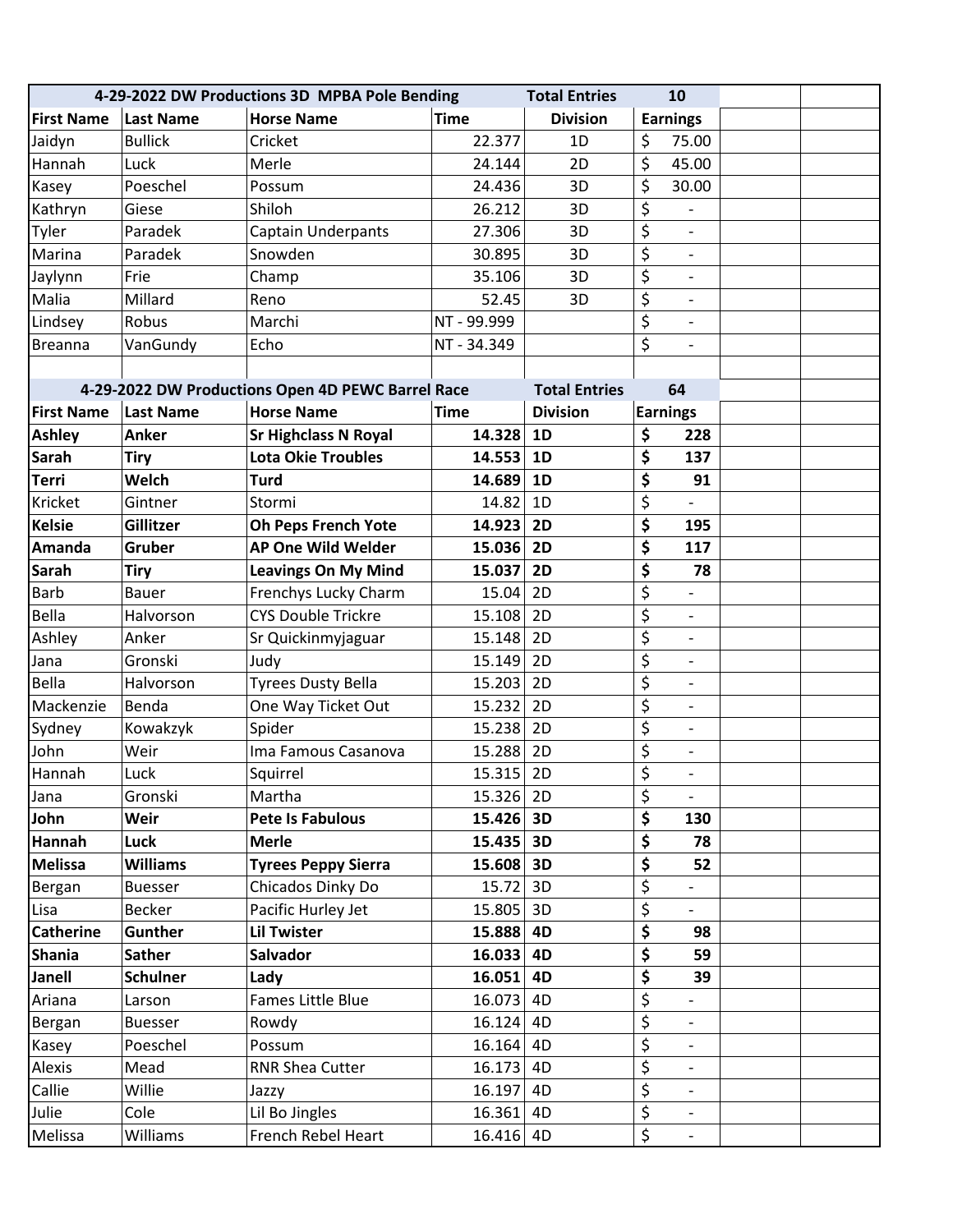| Rachel            | Lusk             | Frenchmans Royal Sun                               | 16.471      | 4 <sub>D</sub>       | \$<br>$\overline{\phantom{a}}$                              |                                |  |
|-------------------|------------------|----------------------------------------------------|-------------|----------------------|-------------------------------------------------------------|--------------------------------|--|
| Danika            | Dozard           | LiteTheFuseAndRun                                  | 16.527      | 4 <sub>D</sub>       | \$<br>$\overline{\phantom{a}}$                              |                                |  |
| Shania            | Sather           | Red                                                | 16.701      | 4D                   | \$<br>$\overline{\phantom{a}}$                              |                                |  |
| Erika             | Tannler          | Reign                                              | 17.425      | 4 <sub>D</sub>       | \$<br>$\overline{\phantom{a}}$                              |                                |  |
| Tyler             | Paradek          | <b>Captain Underpants</b>                          | 17.477      | 4D                   | $\overline{\boldsymbol{\zeta}}$<br>$\overline{\phantom{a}}$ |                                |  |
| Elise             | Wolner           | Mr. Choice Jay                                     | 17.552      | 4 <sub>D</sub>       | \$<br>$\overline{\phantom{a}}$                              |                                |  |
| Marina            | Paradek          | Snowden                                            | 17.597      | 4D                   | \$<br>$\overline{\phantom{a}}$                              |                                |  |
| Melissa           | Spindler         | <b>Nicks Malady</b>                                | 17.904      | 4D                   | $\overline{\boldsymbol{\zeta}}$<br>$\overline{\phantom{a}}$ |                                |  |
| Julie             | Cole             | Two Super Frost                                    | 18.744      | 4D                   | \$<br>$\overline{a}$                                        |                                |  |
| Emma              | Piechowski       | Malibu                                             | 19.215      | 4D                   | \$<br>$\overline{\phantom{a}}$                              |                                |  |
| Aviary            | Sten             | Dash                                               | 19.491      | 4D                   | \$<br>$\overline{\phantom{a}}$                              |                                |  |
| Janet             | Hunter           | Miss Sugar Frost                                   | 19.745      | 4 <sub>D</sub>       | \$<br>$\overline{\phantom{a}}$                              |                                |  |
| Alex              | Gruber           | <b>Red Horse</b>                                   | 23.113      | 4D                   | $\overline{\xi}$<br>$\overline{a}$                          |                                |  |
| <b>Bailey</b>     | Schmidtknecht    | <b>BettinOnBentley</b>                             | 24.394      | 4D                   | $\overline{\boldsymbol{\zeta}}$<br>$\overline{\phantom{a}}$ |                                |  |
| Shiloh            | Sather           | Uno                                                | 25.416      | 4D                   | \$<br>$\overline{\phantom{a}}$                              |                                |  |
| Callie            | Willie           | Kiss My Cartel Cash                                | 29.22       | 4D                   | \$<br>$\overline{\phantom{a}}$                              |                                |  |
| McKenna           | Smith            | <b>Guilty AZ Charged</b>                           | NT - 99.999 |                      | \$<br>$\overline{\phantom{a}}$                              |                                |  |
| Zach              | Tiry             | Mirandascurfew                                     | NT - 17.684 |                      | \$<br>$\overline{\phantom{a}}$                              |                                |  |
| <b>Berlin</b>     | Cutsforth        | Sherbert                                           | NT - 99.999 |                      | \$<br>$\qquad \qquad -$                                     |                                |  |
| Chelsea           | Anderson         | Cisco Miss Tari                                    | NT - 99.999 |                      | \$<br>$\overline{\phantom{a}}$                              |                                |  |
| Lindsey           | Robus            | Marchi                                             | NT - 99.999 |                      | \$<br>$\overline{\phantom{a}}$                              |                                |  |
| Maezee            | Schulner         | Mi Ichi Boomba                                     | NT - 14.693 |                      | \$<br>$\overline{\phantom{a}}$                              |                                |  |
| Mackenzie         | Benda            | BS Juno Jet N Corona                               | NT - 14.915 |                      | \$<br>$\overline{\phantom{a}}$                              |                                |  |
| McKenna           | Smith            | Malibu Barbie                                      | NT - 99.999 |                      | \$<br>$\overline{\phantom{a}}$                              |                                |  |
| Terri             | Welch            | Freeway                                            | NT - 15.03  |                      | \$<br>$\overline{\phantom{a}}$                              |                                |  |
| Kricket           | Gintner          | Lego                                               | NT - 15.244 |                      | \$<br>$\qquad \qquad \blacksquare$                          |                                |  |
| Shamara           | Sather           | Joey                                               | NT - 16.656 |                      | $\overline{\boldsymbol{\zeta}}$<br>$\overline{\phantom{a}}$ |                                |  |
| <b>Breanna</b>    | VanGundy         | Echo                                               | NT - 17.207 |                      | \$<br>$\overline{a}$                                        |                                |  |
| Kasey             | Poeschel         | Tonto                                              | NT - 99.999 |                      | \$<br>$\overline{\phantom{a}}$                              |                                |  |
| Marissa           | Wallace          | <b>Bullys Lil Hotrodder</b>                        | NT - 15.165 |                      | \$<br>$\overline{\phantom{a}}$                              |                                |  |
| Larry             | Adamson          | Ranger                                             | NT - 16.889 |                      | \$<br>$\overline{a}$                                        |                                |  |
| Clay              | Scott            | <b>Sweeping Beauty</b>                             | NT - 15.258 |                      | \$                                                          |                                |  |
|                   |                  |                                                    |             |                      |                                                             |                                |  |
|                   |                  | 4-29-2022 DW Productions Youth 3D PEWC Barrel Race |             | <b>Total Entries</b> | 15                                                          |                                |  |
| <b>First Name</b> | <b>Last Name</b> | <b>Horse Name</b>                                  | <b>Time</b> | <b>Division</b>      | <b>Placing</b>                                              | <b>Earnings</b>                |  |
| <b>Hannah</b>     | Luck             | <b>Squirrel</b>                                    | 15.185 1D   |                      | 1                                                           | \$<br>138                      |  |
| Hannah            | Luck             | Merle                                              | 15.358 1D   |                      | $\overline{2}$                                              | \$<br>$\overline{\phantom{a}}$ |  |
| Shamara           | Sather           | Joey                                               | 15.435 1D   |                      | 3                                                           | \$<br>$\overline{\phantom{a}}$ |  |
| Kathryn           | Giese            | Shiloh                                             | 16.001 1D   |                      | 4                                                           | \$<br>$\overline{\phantom{a}}$ |  |
| Taylor            | Olson            | Gracie                                             | 16.078 1D   |                      | 5                                                           | \$                             |  |
| Kasey             | Poeschel         | Possum                                             | 16.164 1D   |                      | 6                                                           | \$<br>$\overline{\phantom{a}}$ |  |
| <b>Indy</b>       | <b>Schulner</b>  | Hank                                               | 16.338 2D   |                      | 1                                                           | \$<br>83                       |  |
| Shamara           | Sather           | Marshall                                           | 16.782 2D   |                      | $\overline{2}$                                              | \$                             |  |
| <b>Malia</b>      | <b>Millard</b>   | Reno                                               | 20.739 3D   |                      | 1                                                           | \$<br>55                       |  |
| Shania            | Sather           | Red                                                | NT-16.831   |                      |                                                             | \$                             |  |
| <b>Berlin</b>     | Cutsforth        | Sherbert                                           | NT - 17.508 |                      |                                                             | \$<br>$\overline{\phantom{a}}$ |  |
| <b>Breanna</b>    | VanGundy         | Echo                                               | NT - 17.927 |                      |                                                             | \$<br>$\overline{\phantom{a}}$ |  |